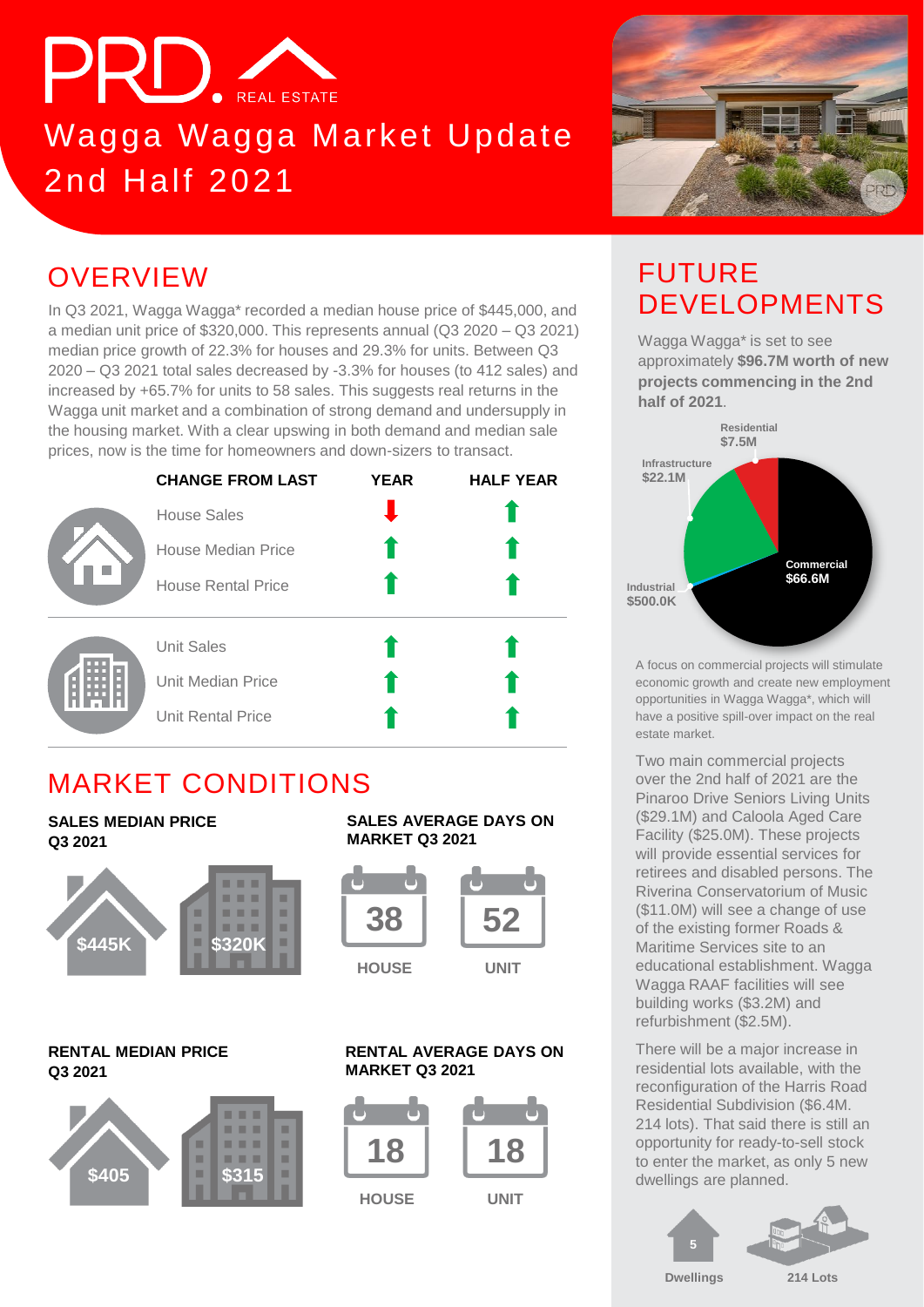## AVERAGE VENDOR DISCOUNT\* KEY COMMENTS

Average vendor discount reflects the average percentage difference between the first list price and final sold price. A lower percentage difference (closer to 0.0%) suggests that buyers are willing to purchase close to the first asking price of a property.



### MARKET COMPARISON

Average vendor discounts between Q3 2020 and Q3 2021 have tightened for both property types, to -1.2% for houses and -0.7% for units. Wagga Wagga\* sellers now have the opportunity for a final sale price that is closer to their first list price. Buyers looking to access a discount should act now, considering the speed in median property price growth in the area.

The suburb of Wagga Wagga has historically sat above the wider Wagga Wagga Local Government Area (LGA) in median house price. This has continued to be the case into 2021# .

The dominant proportion of homes sold in Wagga Wagga\* across 2021^ were in the premium price bracket of \$550,000 and above (25.2%). Units recorded a dominant premium price point of \$300,000 and above (34.5%). This reveals that prices have shifted toward a premium market in Wagga Wagga. Affordable options remain, however have shrunk in the past 6 months.



The market comparison graph provides a comparative trend for the median price of houses and units over the past 5 years. The main LGA profiled was chosen based on their proximity to the main suburb analysed, which is Wagga Wagga.

#### PRICE BREAKDOWN 2021^

#### **HOUSES SOLD UNITS SOLD**





**Less than \$149,999 \$150,000 to \$199,999 \$200,000 to \$249,999** ■ \$250,000 to \$299,999 **\$300,000 and above** 

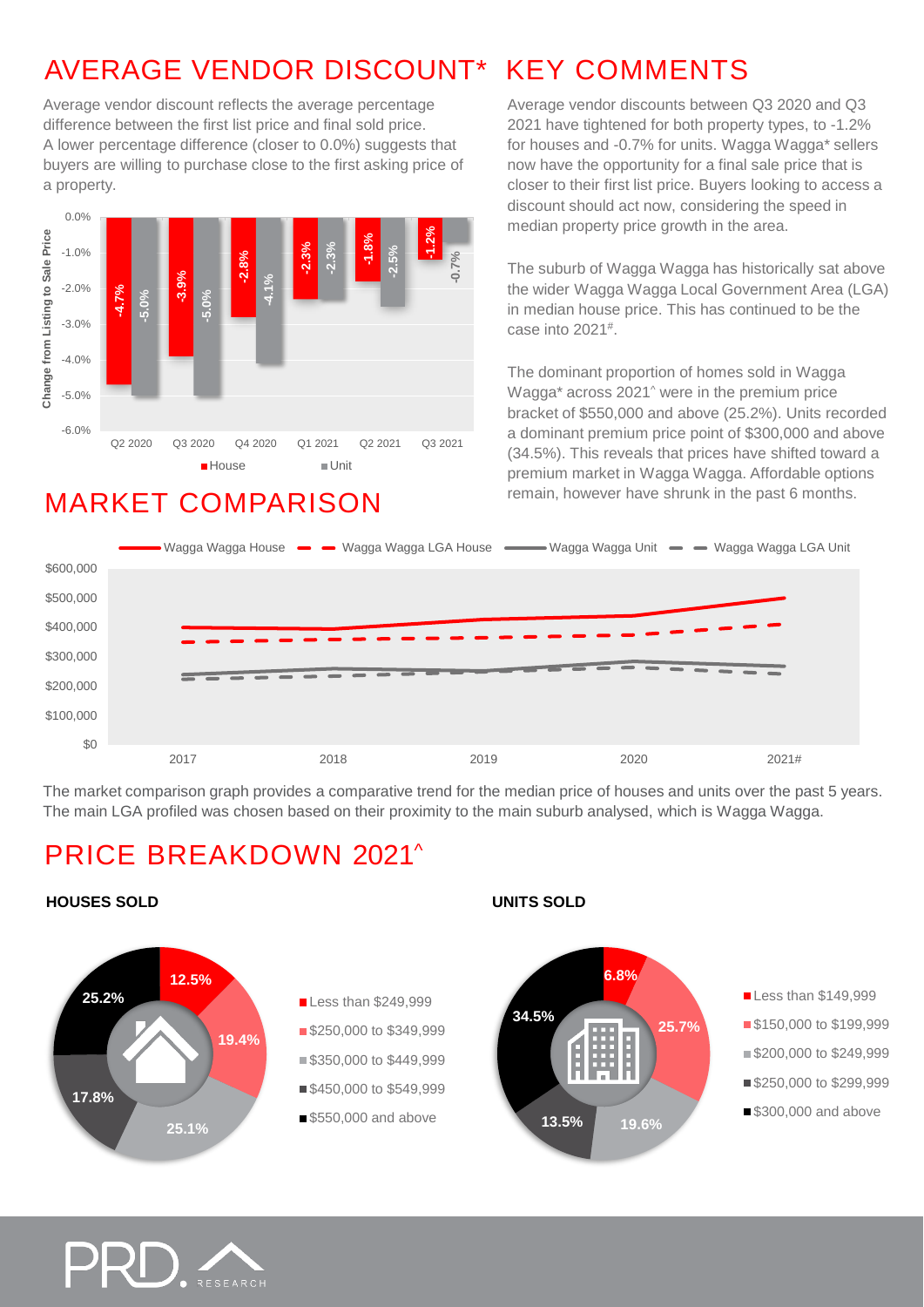## RENTAL GROWTH 2021€

In September 2021, house rental yields in Wagga Wagga<sup>¥</sup> were recorded at 4.9%. In the 12 months to Q3 2021, the median house rental price increased by 12.5% to reach \$405 per week, further complemented with a -18.2% decline in average days on the market (to 18 days). Overall the Wagga Wagga rental market has strengthened over the course of 2021.

3 bedroom houses have provided investors with +9.6% rental growth annually<sup>€</sup>, with a median rent of \$375 per week.

Also in September 2021, Wagga Wagga<sup>¥</sup> recorded a vacancy rate of 0.5%, on par with the Wagga Wagga LGA and well below the Sydney Metro (2.7%). Vacancy rates in Wagga Wagga<sup>\*</sup> are well below the Real Estate Institute of Australia's healthy benchmark of 3.0% and have continued on a declining trend since December 2020, which confirms there is an increasing level of rental demand. Investors can be confident of a conducive investment environment in Wagga Wagga<sup>¥</sup>.



### RENTAL VACANCY RATES 2021



#### RENTAL YIELD 2021§



**Wagga Wagga (2650)¥**



**Wagga Wagga LGA**



**Sydney Metro**



**Wagga Wagga (2650)¥**



**Wagga Wagga LGA**



**Sydney Metro**

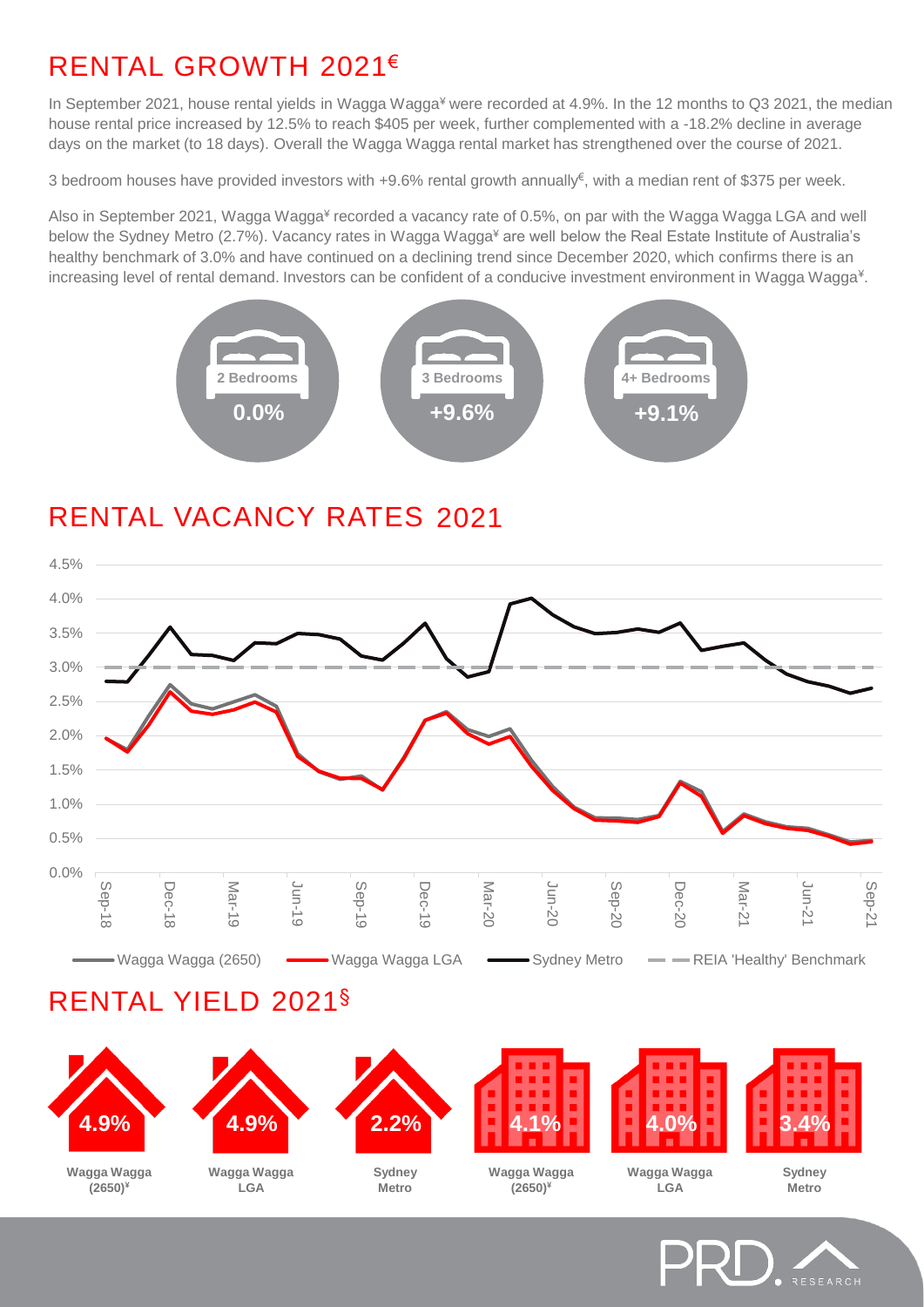## TOP DEVELOPMENTS MAP 2ND HALF 2021<sup>A</sup>



| Location       | Project <sup>£</sup>                                | <b>Type</b>    | <b>Estimated</b><br><b>Value</b> <sup>µ</sup> | <b>Commence</b><br>Date <sup>w</sup> |
|----------------|-----------------------------------------------------|----------------|-----------------------------------------------|--------------------------------------|
| 1              | Pinaroo Drive Seniors Living Units                  | Commercial     | \$29,079,000                                  | 26/12/2021                           |
| $\overline{2}$ | Caloola Aged Care                                   | Commercial     | \$25,000,000                                  | 25/10/2021                           |
| 3              | Artc Network Control Centre South                   | Commercial     | \$400,000                                     | 25/10/2021                           |
| 4              | <b>Edward Street Health Services Facility</b>       | Commercial     | \$7,041,000                                   | 17/08/2021                           |
| 5              | Lake Albert Road Community & Commercial Development | Commercial     | \$3,917,000                                   | 01/07/2021                           |
| 6              | Mcdonalds Glenfield Park                            | Commercial     | \$216,000                                     | 21/12/2021                           |
| $\overline{7}$ | Southern Oil Refining                               | Commercial     | \$989,000                                     | 04/10/2021                           |
| 8              | <b>Riedell Street East Warehouse</b>                | Industrial     | \$500,000                                     | 02/11/2021                           |
| $9$            | Wagga Wagga Active Travel Plan Intersection         | Infrastructure | \$400,000                                     | 01/10/2021                           |
| 10             | Raaf Base Waqqa                                     | Infrastructure | \$750,000                                     | 18/10/2021                           |
| 11             | Wagga Wagga City Council Atp1 Concrete Sections     | Infrastructure | \$800,000                                     | 07/11/2021                           |
| 12             | Bandiana & Wagga Wagga Barracks                     | Infrastructure | \$950,000                                     | 25/09/2021                           |
| Not Mapped     | Umbango Rural Fire Shed                             | Infrastructure | \$163,000                                     | 04/12/2021                           |
| 14             | Wagga Wagga Footbridges & Underpasses               | Infrastructure | \$1,186,000                                   | 13/07/2021                           |
| 15             | Raaf Base Waqqa                                     | Infrastructure | \$2,500,000                                   | 10/08/2021                           |
| 16             | Raaf Waqqa Building Works                           | Infrastructure | \$3,200,000                                   | 12/10/2021                           |
| 17             | Riverina Conservatorium Of Music                    | Infrastructure | \$11,000,000                                  | 29/11/2021                           |
| 18             | Waste Management Centre                             | Infrastructure | \$1,000,000                                   | 30/10/2021                           |
| 19             | Harris Road Residential Subdivision (214 Lots)      | Residential    | \$6,400,000                                   | 06/10/2021                           |
| 20             | Goonigul Avenue Multiple Dwellings (5 Dwellings)    | Residential    | \$1,117,000                                   | 16/11/2021                           |

![](_page_3_Picture_3.jpeg)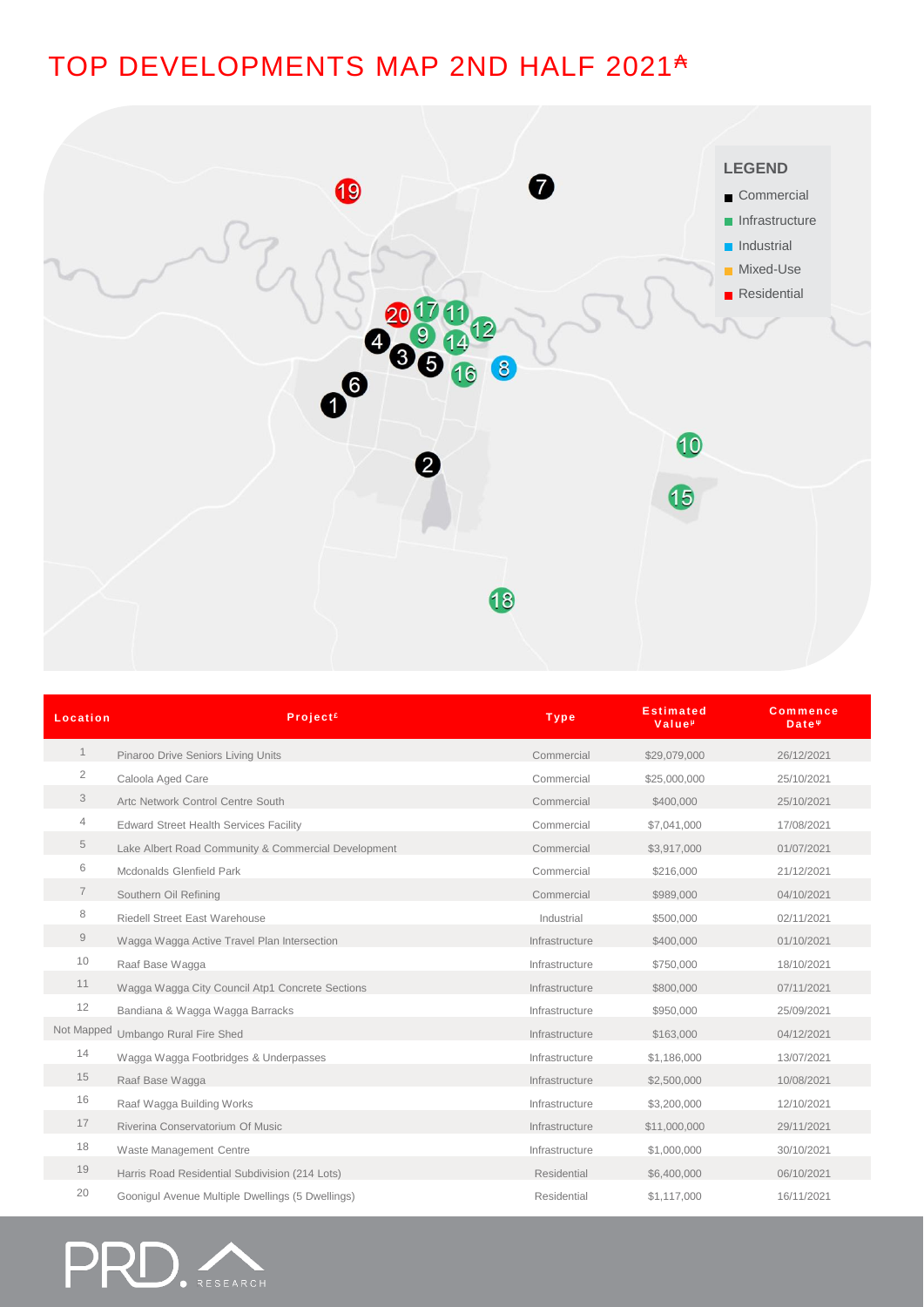![](_page_4_Picture_0.jpeg)

## OUR SERVICES INCLUDE

- Advisory and consultancy
- Market analysis including profiling and trends
- Primary qualitative and quantitative research
- Demographic and target market analysis
- Geographic information mapping
- Project analysis including product and pricing recommendations
- Rental and investment return analysis

## OUR KNOWLEDGE

Access to accurate and objective research is the foundation of all good property decisions.

#### OUR PEOPLE

Our research team is made up of highly qualified researchers who focus solely on property analysis.

### OUR SERVICES

Our research services span over every suburb, LGA, and state within Australia; captured in a variety of standard and customised products.

![](_page_4_Picture_15.jpeg)

**Simon Freemantle, Director M** +61 419 987 549 **E** [simonfreemantle@prdwagga.com.au](mailto:simonfreemantle@prdwagga.com.au)

#### **PRD Wagga Wagga**

**P** +61 2 6923 3555 **F** +61 2 6921 4096

53 Fitzmaurice St Wagga Wagga NSW 2650

**PRD**[.com.au/waggawagga](https://www.prd.com.au/waggawagga/)